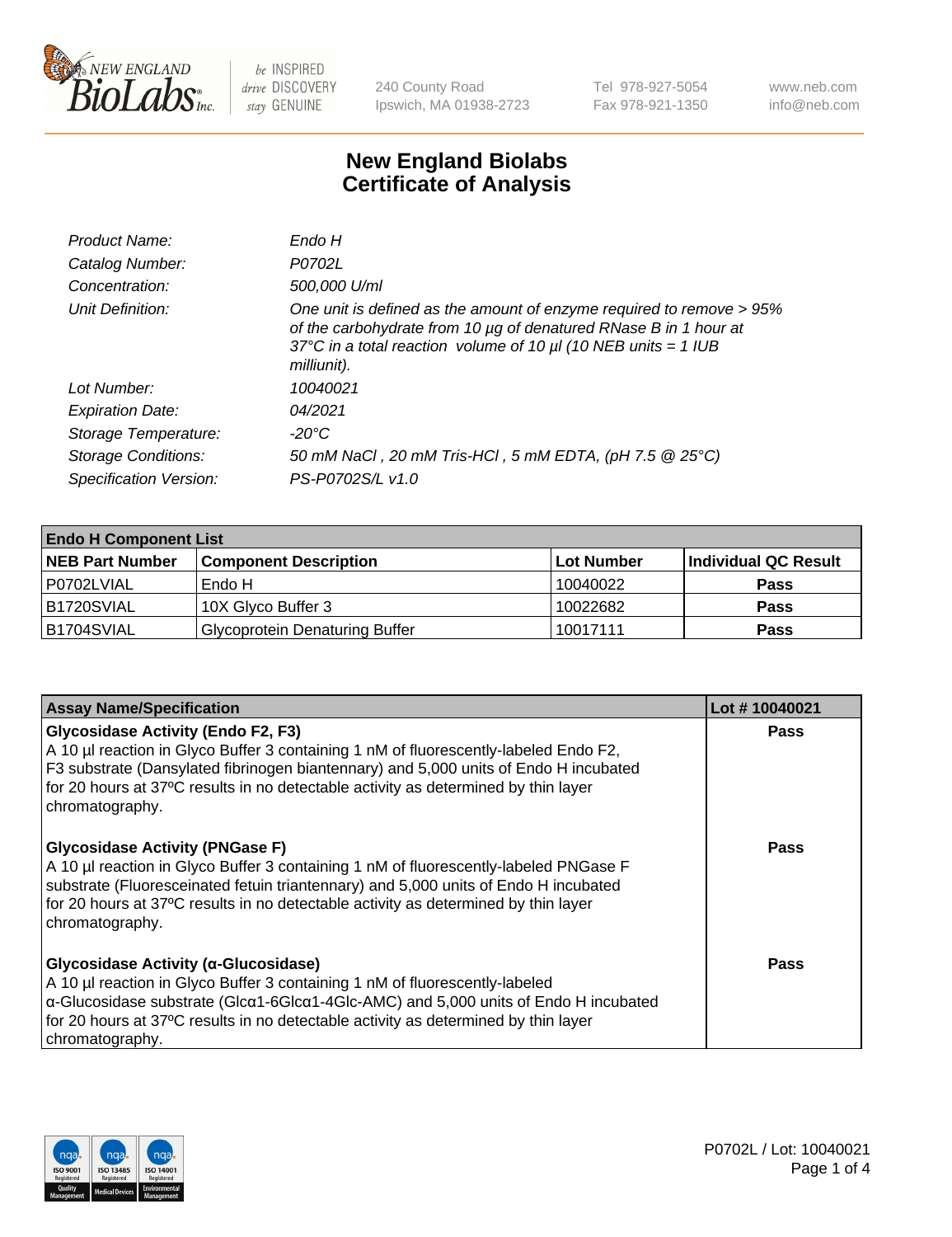

240 County Road Ipswich, MA 01938-2723 Tel 978-927-5054 Fax 978-921-1350

www.neb.com info@neb.com

| <b>Assay Name/Specification</b>                                                                                                                                                                                                                                                                                                                             | Lot #10040021 |
|-------------------------------------------------------------------------------------------------------------------------------------------------------------------------------------------------------------------------------------------------------------------------------------------------------------------------------------------------------------|---------------|
| Glycosidase Activity (α-N-Acetylgalactosaminidase)<br>A 10 µl reaction in Glyco Buffer 3 containing 1 nM of fluorescently-labeled<br>α-N-Acetylgalactosaminidase substrate (GalNAcα1-3(Fucα1-2)Galβ1-4Glc-AMC) and 5,000<br>units of Endo H incubated for 20 hours at 37°C results in no detectable activity as<br>determined by thin layer chromatography. | <b>Pass</b>   |
| Glycosidase Activity (α-Neuraminidase)<br>A 10 µl reaction in Glyco Buffer 3 containing 1 nM of fluorescently-labeled<br>α-Neuraminidase substrate (Neu5Acα2-3Galβ1-3GlcNAcβ1-3Galβ1-4Glc-AMC) and 5,000<br>units of Endo H incubated for 20 hours at 37°C results in no detectable activity as<br>determined by thin layer chromatography.                 | <b>Pass</b>   |
| Glycosidase Activity (α1-2 Fucosidase)<br>A 10 µl reaction in Glyco Buffer 3 containing 1 nM of fluorescently-labeled<br>α-Fucosidase substrate (Fucα1-2Galβ1-4Glc-AMC) and 5,000 units of Endo H incubated<br>for 20 hours at 37°C results in no detectable activity as determined by thin layer<br>chromatography.                                        | <b>Pass</b>   |
| Glycosidase Activity (α1-3 Fucosidase)<br>A 10 µl reaction in Glyco Buffer 3 containing 1 nM of fluorescently-labeled<br>α-Fucosidase substrate (Fucα1-3Galβ1-4GlcNAcβ1-3Galβ1-4Glc-AMC) and 5,000 units of<br>Endo H incubated for 20 hours at 37°C results in no detectable activity as<br>determined by thin layer chromatography.                       | <b>Pass</b>   |
| Glycosidase Activity (α1-3 Galactosidase)<br>A 10 µl reaction in Glyco Buffer 3 containing 1 nM of fluorescently-labeled<br>α-Galactosidase substrate (Galα1-3Galβ1-4GlcNAc-AMC) and 5,000 units of Endo H<br>incubated for 20 hours at 37°C results in no detectable activity as determined by<br>thin layer chromatography.                               | <b>Pass</b>   |
| Glycosidase Activity (a1-3 Mannosidase)<br>A 10 µl reaction in Glyco Buffer 3 containing 1 nM of fluorescently-labeled<br>α-Mannosidase substrate (Manα1-3Manβ1-4GlcNAc-AMC) and 5,000 units of Endo H<br>incubated for 20 hours at 37°C results in no detectable activity as determined by<br>thin layer chromatography.                                   | <b>Pass</b>   |
| Glycosidase Activity (a1-6 Galactosidase)<br>A 10 µl reaction in Glyco Buffer 3 containing 1 nM of fluorescently-labeled<br>α-Galactosidase substrate (Galα1-6Galα1-6Glcα1-2Fru-AMC) and 5,000 units of Endo H<br>incubated for 20 hours at 37°C results in no detectable activity as determined by<br>thin layer chromatography.                           | <b>Pass</b>   |

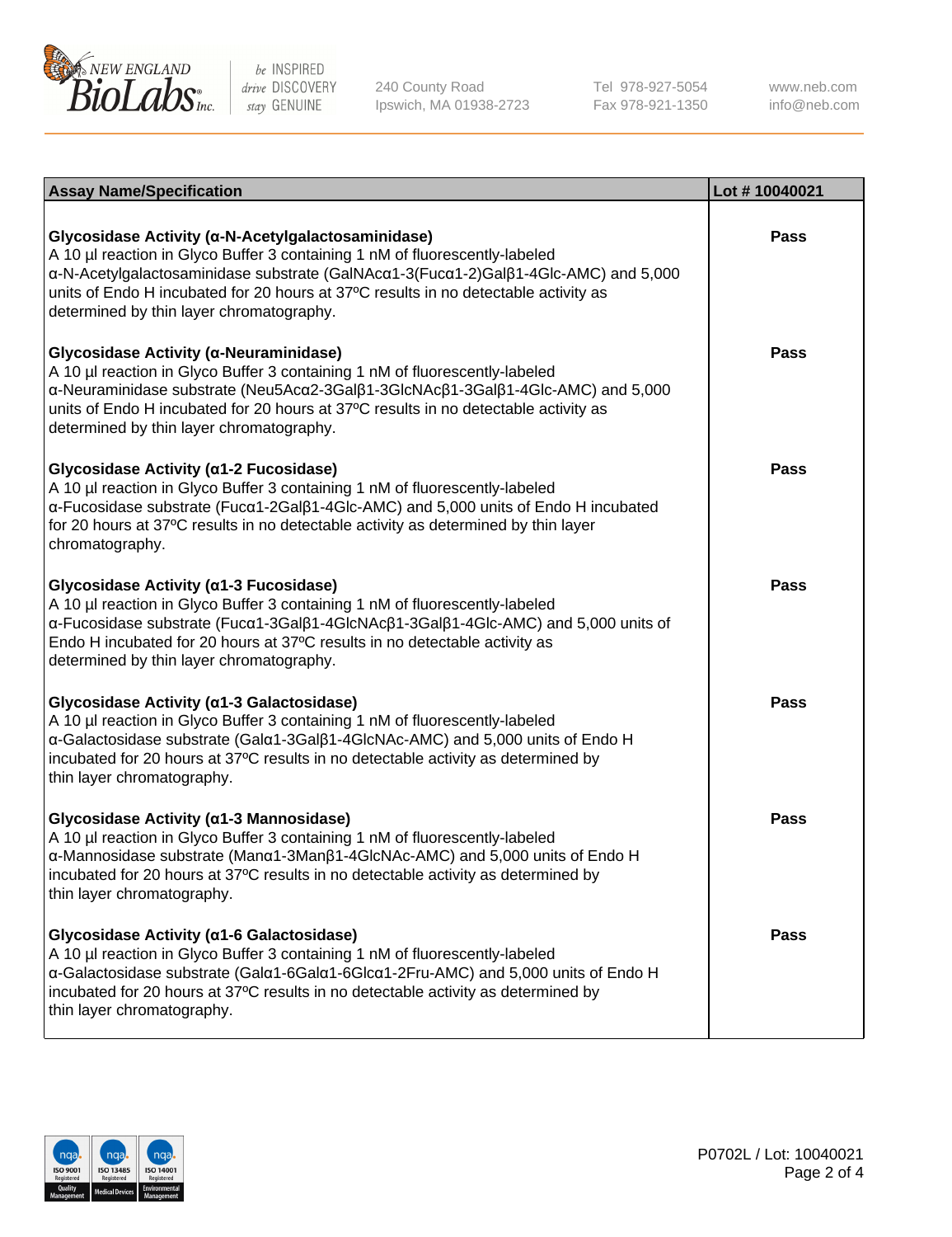

240 County Road Ipswich, MA 01938-2723 Tel 978-927-5054 Fax 978-921-1350 www.neb.com info@neb.com

| <b>Assay Name/Specification</b>                                                                                                                                                                                                                                                                                                                                      | Lot #10040021 |
|----------------------------------------------------------------------------------------------------------------------------------------------------------------------------------------------------------------------------------------------------------------------------------------------------------------------------------------------------------------------|---------------|
| Glycosidase Activity (α1-6 Mannosidase)<br>A 10 µl reaction in Glyco Buffer 3 containing 1 nM of fluorescently-labeled<br>α-Mannosidase substrate (Manα1-6Manα1-6(Manα1-3)Man-AMC) and 5,000 units of Endo H<br>incubated for 20 hours at 37°C results in no detectable activity as determined by<br>thin layer chromatography.                                      | <b>Pass</b>   |
| Glycosidase Activity (β-Mannosidase)<br>A 10 µl reaction in Glyco Buffer 3 containing 1 nM of fluorescently-labeled<br>$\beta$ -Mannosidase substrate (Man $\beta$ 1-4Man $\beta$ 1-4Man-AMC) and 5,000 units of Endo H incubated<br>for 20 hours at 37°C results in no detectable activity as determined by thin layer<br>chromatography.                           | Pass          |
| Glycosidase Activity (β-N-Acetylgalactosaminidase)<br>A 10 µl reaction in Glyco Buffer 3 containing 1 nM of fluorescently-labeled<br>β-N-Acetylgalactosaminidase substrate (GalNAcβ1-4Galβ1-4Glc-AMC) and 5,000 units of<br>Endo H incubated for 20 hours at 37°C results in no detectable activity as<br>determined by thin layer chromatography.                   | <b>Pass</b>   |
| Glycosidase Activity (β-N-Acetylglucosaminidase)<br>A 10 µl reaction in Glyco Buffer 3 containing 1 nM of fluorescently-labeled<br>β-N-Acetylglucosaminidase substrate (GlcNAcβ1-4GlcNAcβ1-4GlcNAc-AMC) and 5,000 units<br>of Endo H incubated for 20 hours at 37°C results in no detectable activity as<br>determined by thin layer chromatography.                 | <b>Pass</b>   |
| Glycosidase Activity (β-Xylosidase)<br>A 10 µl reaction in Glyco Buffer 3 containing 1 nM of fluorescently-labeled<br>$\beta$ -Xylosidase substrate (Xyl $\beta$ 1-4Xyl $\beta$ 1-4Xyl $\beta$ 1-4Xyl-AMC) and 5,000 units of Endo H<br>incubated for 20 hours at 37°C results in no detectable activity as determined by<br>thin layer chromatography.              | <b>Pass</b>   |
| Glycosidase Activity (β1-3 Galactosidase)<br>A 10 µl reaction in Glyco Buffer 3 containing 1 nM of fluorescently-labeled<br>β-Galactosidase substrate (Galβ1-3GlcNAcβ1-4Galβ1-4Glc-AMC) and 5,000 units of Endo<br>H incubated for 20 hours at 37°C results in no detectable activity as determined by<br>thin layer chromatography.                                 | <b>Pass</b>   |
| Glycosidase Activity (β1-4 Galactosidase)<br>A 10 µl reaction in Glyco Buffer 3 containing 1 nM of fluorescently-labeled<br>$\beta$ -Galactosidase substrate (Gal $\beta$ 1-4GlcNAc $\beta$ 1-3Gal $\beta$ 1-4Glc -AMC) and 5,000 units of Endo<br>H incubated for 20 hours at 37°C results in no detectable activity as determined by<br>thin layer chromatography. | Pass          |
| <b>Protease Activity (SDS-PAGE)</b>                                                                                                                                                                                                                                                                                                                                  | <b>Pass</b>   |